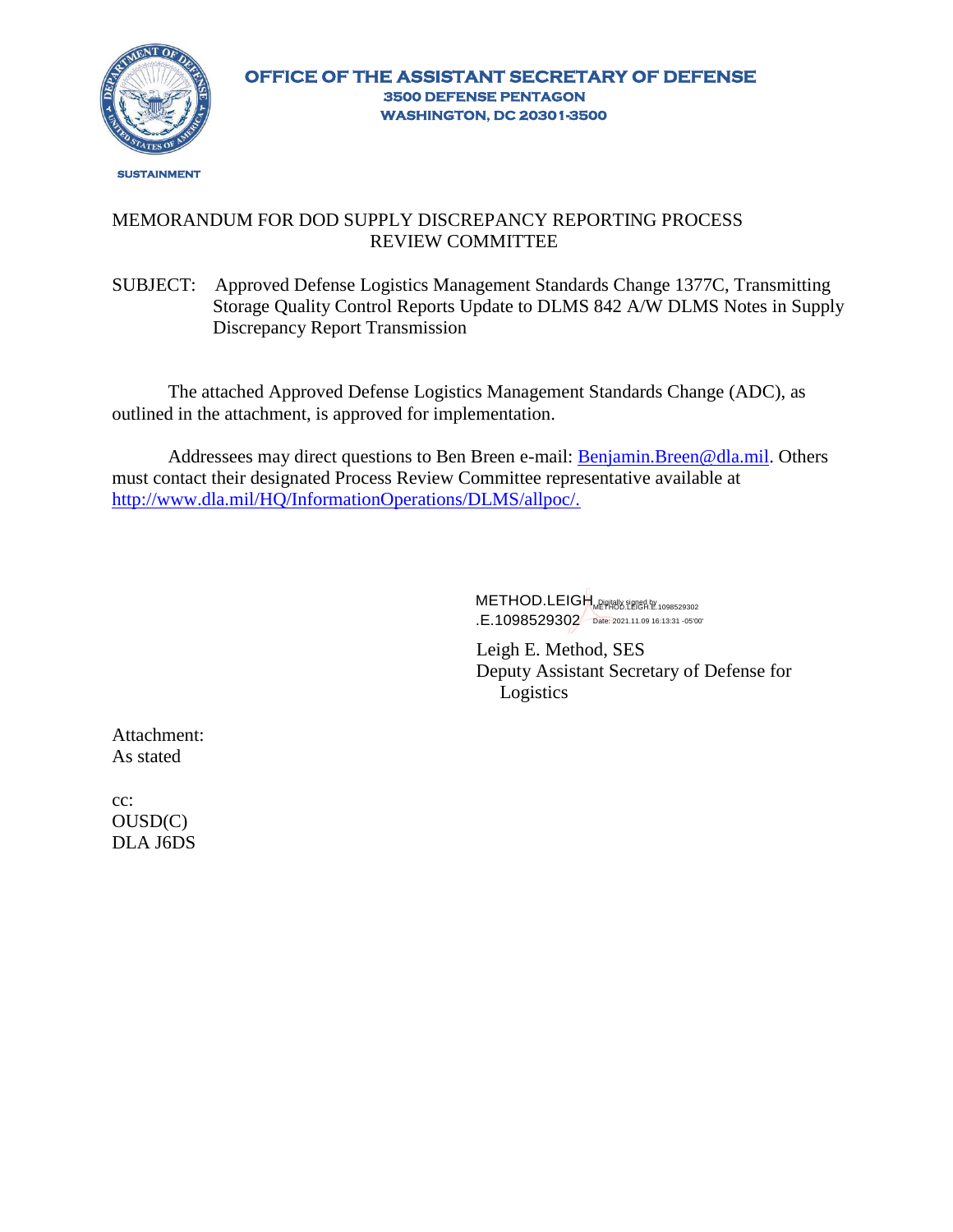# **ADC 1377**C

# **Transmitting Storage Quality Control Reports (SQCRs) Update to DLMS 842 A/W DLMS Notes in Supply Discrepancy Report (SDR) Transmission**

**1. ORIGINATING SERVICE/AGENCY AND POC INFORMATION:** Mr. Ben Breen, Defense Enterprise Data Standards Office (DEDSO) SDR Administrator, e-mail[:](mailto:Benjamin.breen@dla.mil) [Benjamin.breen@dla.mil.](mailto:Benjamin.breen@dla.mil)

## **2. REFERENCES:**

**a.** ADC 1377 Transmitting Storage Quality Control Reports (SQCRs) Using DLMS 842 A/R and A/W Supply Discrepancy Report (SDR) Transmission October 1, 2020

**b.** ADC 1377A Addendum to ADC 1377 Transmitting SQCRs Using DLMS 842 A/R and A/W SDR Transmission February 1, 2021

**c.** ADC 1377B Administrative Addendum to ADC 1377A Transmitting Storage Quality Control Reports (SQCRs) Update to DLMS 842 A/W DLMS Notes Supply Discrepancy Report (SDR) Transmission April 9, 2021

**d.** DLM, Defense Logistics Enterprise Standards, Volume 2, Chapter 17 Supply Discrepancy Reporting

## **3. APPROVED CHANGE(S):**

**a. Brief Overview of Change:** This administrative change adds a sequence number to 2/3400/NCA01 in the 842 A/W SDR Document Type Code 5 SQCR and expands the field length for SDR narrative comments to 800 characters for all document type codes to accommodate both SDR and SQCR disposition instructions and remarks. (Reference 2.a., 2.b., and  $2.c.$ )

**b. Background:** ADC 1377 established the initial intent and transition of the SQCR transactions (DLMS 842SQ/SR) and process over to the SDR transaction exchange, DLMS 842A/W SDR and 842A/R SDR Reply. This change and all other changes related to the SQCR to SDR exchange transition, are planned to coincide with the initial DLA Distribution Warehouse Management System (WMS) timeline with the initial implementation and launch scheduled for the FY21. DLA Distribution Standard System (DSS) will continue to support the current DLA warehousing SQCR process until such a time when the DLA WMS is fully implemented across all DLA Distribution Centers (reference 2.a.).

**c. Approved Change in Detail**: This change will update DLMS IC 842A/W SDR/SQCR data in the existing DLMS 842A/W SDR transactions as follows.

**(1)** Opens data element NCA01 ("Assigned ID") with new note as shown in the enclosure.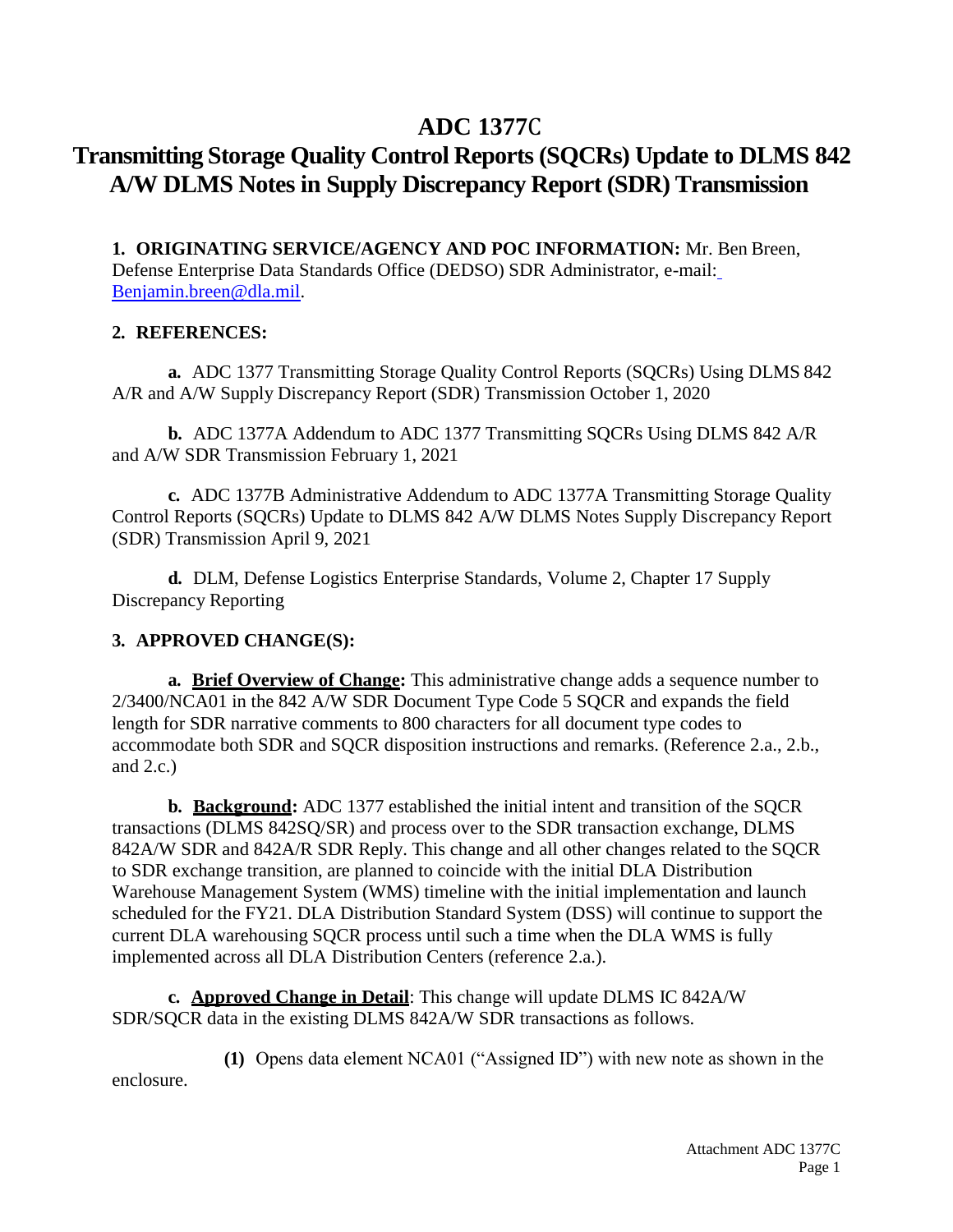**(2)** Expand the SDR report narrative comments field length to 800 characters for all SDR type codes to accommodate both SDR and SQCR disposition instructions and remarks as shown in the enclosure.

# **d. Revisions to DLM:** None.

**e. Approved Transaction Flow:** As DLA Distribution sites migrate to WMS, these storage sites will transmit the SQCR using the 842A/W and 842A/R transactions. DLA Distribution will continue the legacy practice of emailing SQCRs for Services at sites still using DSS and continue to send the 842S/Q to DLA EBS.

# **f. Alternatives:** None.

**g. REASON FOR CHANGE:** This change continues to expand upon the requirements to transition the SQCR to using the DLMS SDR transaction.

# **4. ADVANTAGES AND DISADVANTAGES:**

**a. Advantages:** Eliminates an outdated, manual process and will implement an efficient systemic process to exchange SQCRs and incorporate DoD Component systems into the SQCR exchange.

## **b. Disadvantages:** None

# **5. ASSUMPTIONS USED OR WILL BE USED IN THE CHANGE OR NEW**

**DEVELOPMENT:** WebSDR will not edit SDR Document Type Code 5 transactions to ensure the proper discrepancy and reply codes are used. These edits should be implemented in WMS and the SDR system providing the replies.

# **6. ADDITIONAL COMMENTS TO CONSIDER:** None

## **7. ADDITIONAL FUNCTIONAL REQUIREMENTS:** None

**8. ESTIMATED TIME LINE/IMPLEMENTATION TARGET:** The estimated timeline will be very aggressive as the implementation begins, and will be done in phases. The initial plan will begin with DLA Distribution Center, Corpus Christi, with a deployment date estimated for November 2021. Therefore, implementation of these administrative changes will be upon approval of this change.

# **9. ESTIMATED SAVINGS/COST AVOIDANCE ASSOCIATED WITH**

**IMPLEMENTATION OF THIS CHANGE:** The cost savings for less customization in WMS cannot be quantified at this time. Furthermore, trying to quantify the manual effort for the Services and DLA Distribution to process SQCRs and replies via e-mail is not feasible at this time.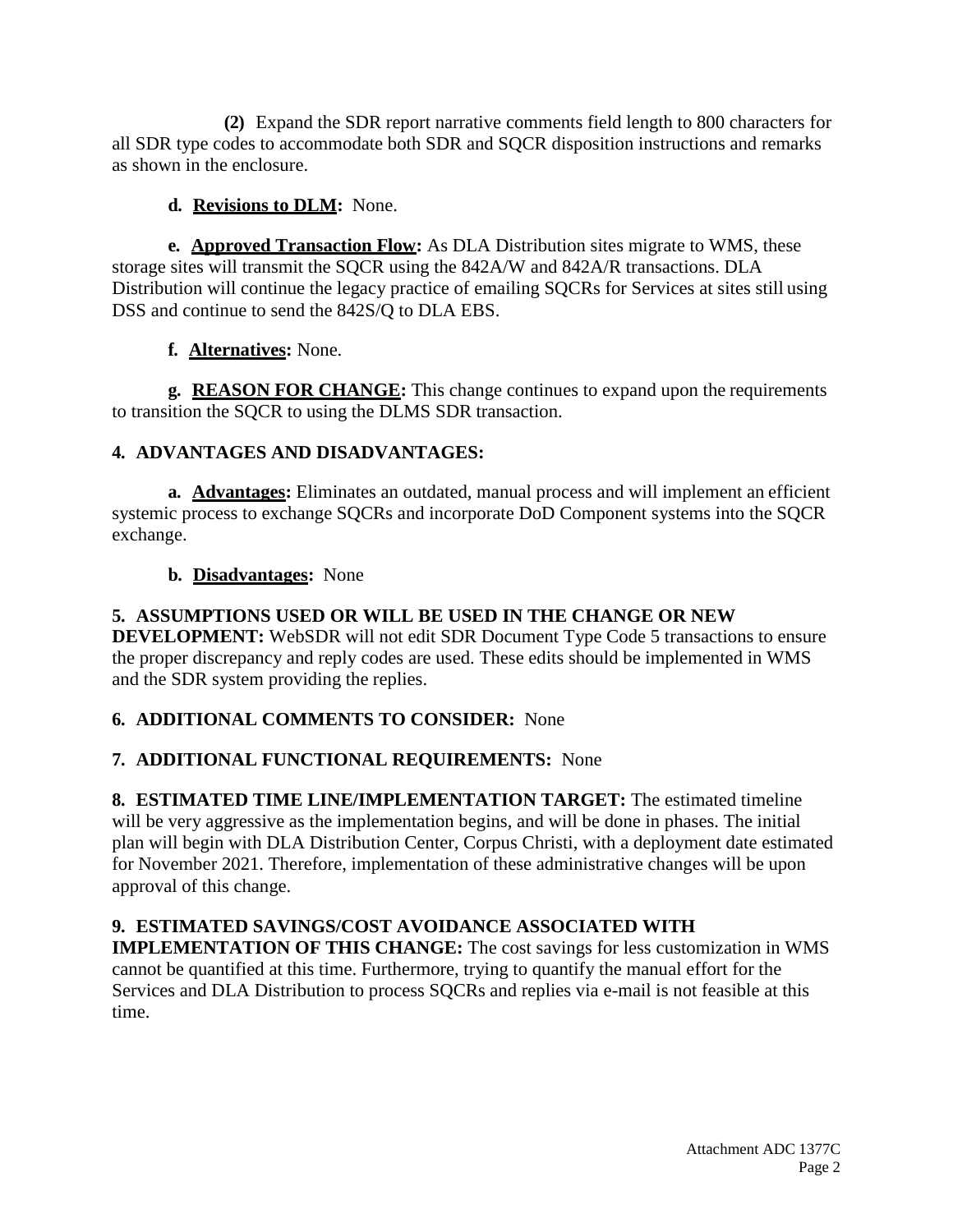#### **10. IMPACT:**

**a. New/Changes to Data Elements:** Refer to the Enclosure.

#### **b. Automated Information Systems (AIS):**

**(1)** All systems exchanging 842A/W Document Type Code 5 SQCR will need to be able to consume and process the addition of the NCA01 data element.

**(2)** All SDR receiving systems must be able to consume up to 800 characters in the NTE02 352 description field.

**(3)** Product Deficiency Reporting and Evaluation Program (PDREP), GSA Vision, DLA Distribution Standard System (DSS), Army Logistics Modernization Program (LMP), Air Force Security Assistance and Cooperation (AFSAC), Air Force Wholesale DO35K, Air Force Integrated Logistics System Supply (ILS-S) and DLA Enterprise Business System (EBS) SDR systems must be updated to reflect the enhancements associated with this change as applicable.

**c. Defense Automatic Addressing System (DAAS):** DAAS will need to configure WebSDR to incorporate the changes outlined in this document upon approval.

**d. Non-DLM Publications:** Components will need to update internal operating procedures.